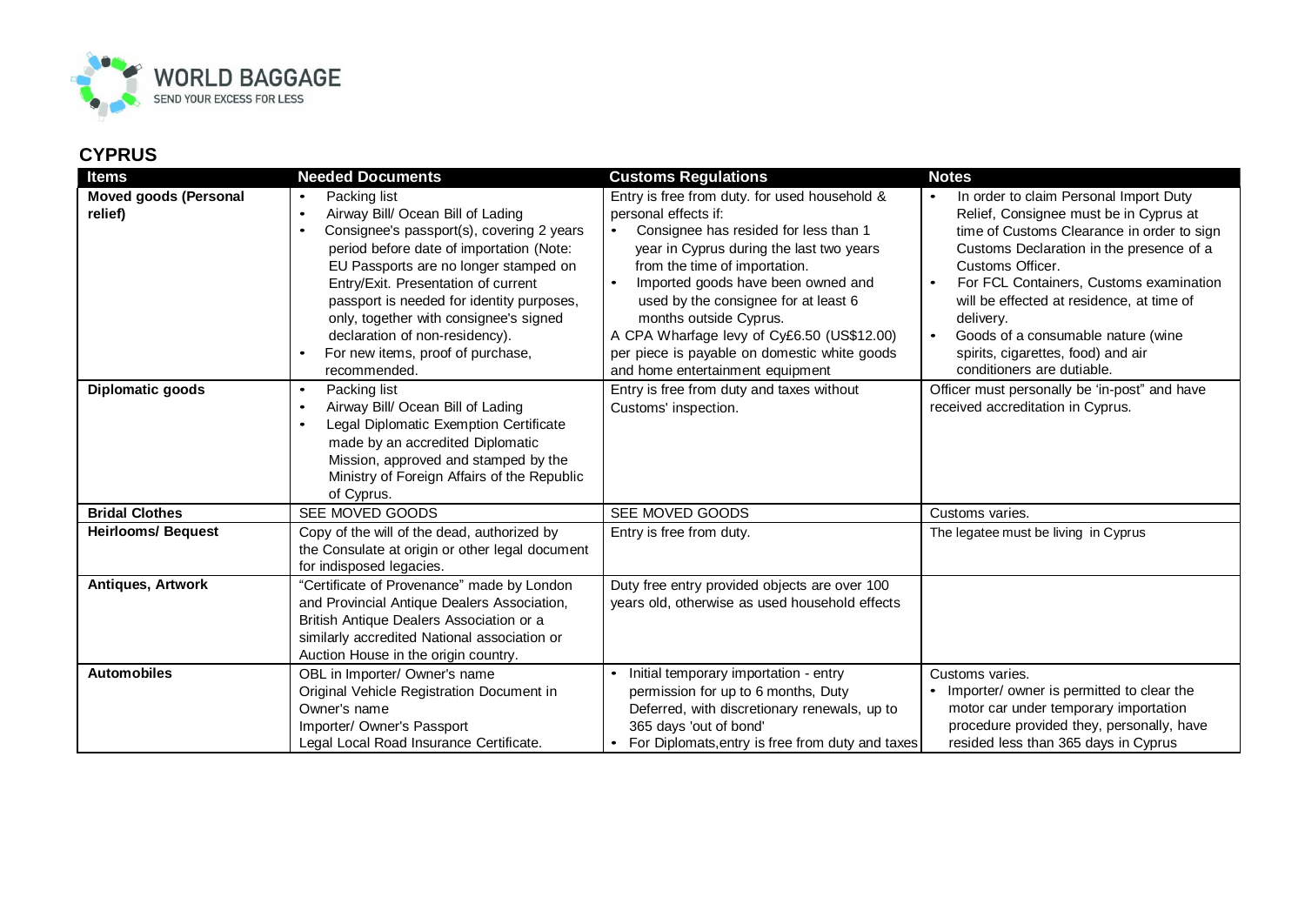

## **CYPRUS**

| If importer/owner is not eligible for Duty<br>Relief as described, Invoice/Bill of Sale is<br>recommended, if available. (Depreciated<br>Book Value, as evaluated<br>by Customs will otherwise apply and may<br>prevail in any event,). | VAT, Registration, and Circulation fees, only,<br>are payable by foreign nationals intending to<br>reside permanently, without practising a<br>trade or profession in Cyprus (this condition<br>also applicable to any member of their<br>family). One motorcar allowed per eligible<br>family member.<br>Repatriating Cypriots are permitted to import<br>one motor car per family unit, relieved of duty,<br>but subject to VAT, if:<br>• They are returning to take up permanent<br>residence in Cyprus.<br>They have maintained permanent                                   | during the last 24 months (SEE<br>MOVED GOODS).<br>The motorcar can be used in Cyprus by the<br>owner for up to 1year over the following 2 -<br>year period. (Car must be placed and<br>registered into bond when owner is travelling<br>overseas).<br>• In case a Vehicle Registration document is<br>not in receiver's (Importer's) name,<br>authorization of the registered owner is<br>essential. |
|-----------------------------------------------------------------------------------------------------------------------------------------------------------------------------------------------------------------------------------------|---------------------------------------------------------------------------------------------------------------------------------------------------------------------------------------------------------------------------------------------------------------------------------------------------------------------------------------------------------------------------------------------------------------------------------------------------------------------------------------------------------------------------------------------------------------------------------|-------------------------------------------------------------------------------------------------------------------------------------------------------------------------------------------------------------------------------------------------------------------------------------------------------------------------------------------------------------------------------------------------------|
|                                                                                                                                                                                                                                         | residence abroad and have been absent<br>from Cyprus for an accumulative period of<br>at least 10 years within the previous 12<br>years.<br>Import/ Excise Duty Relief does not exceed<br>Cy£7000 (US\$12000).<br>Foreigners, not born in Cyprus, but of Cypriot<br>origin in the male line, are allowed to import one<br>motor car per family unit, relieved of duty, but<br>subject to VAT, if:<br>They intend to take up permanent<br>residence in Cyprus.<br>They have maintained permanent<br>$\bullet$<br>residence abroad for at least 10 years<br>before their arrival. |                                                                                                                                                                                                                                                                                                                                                                                                       |
|                                                                                                                                                                                                                                         | Import/Excise Duty Relief does not exceed<br>Cy£3000 (US\$5500).                                                                                                                                                                                                                                                                                                                                                                                                                                                                                                                |                                                                                                                                                                                                                                                                                                                                                                                                       |